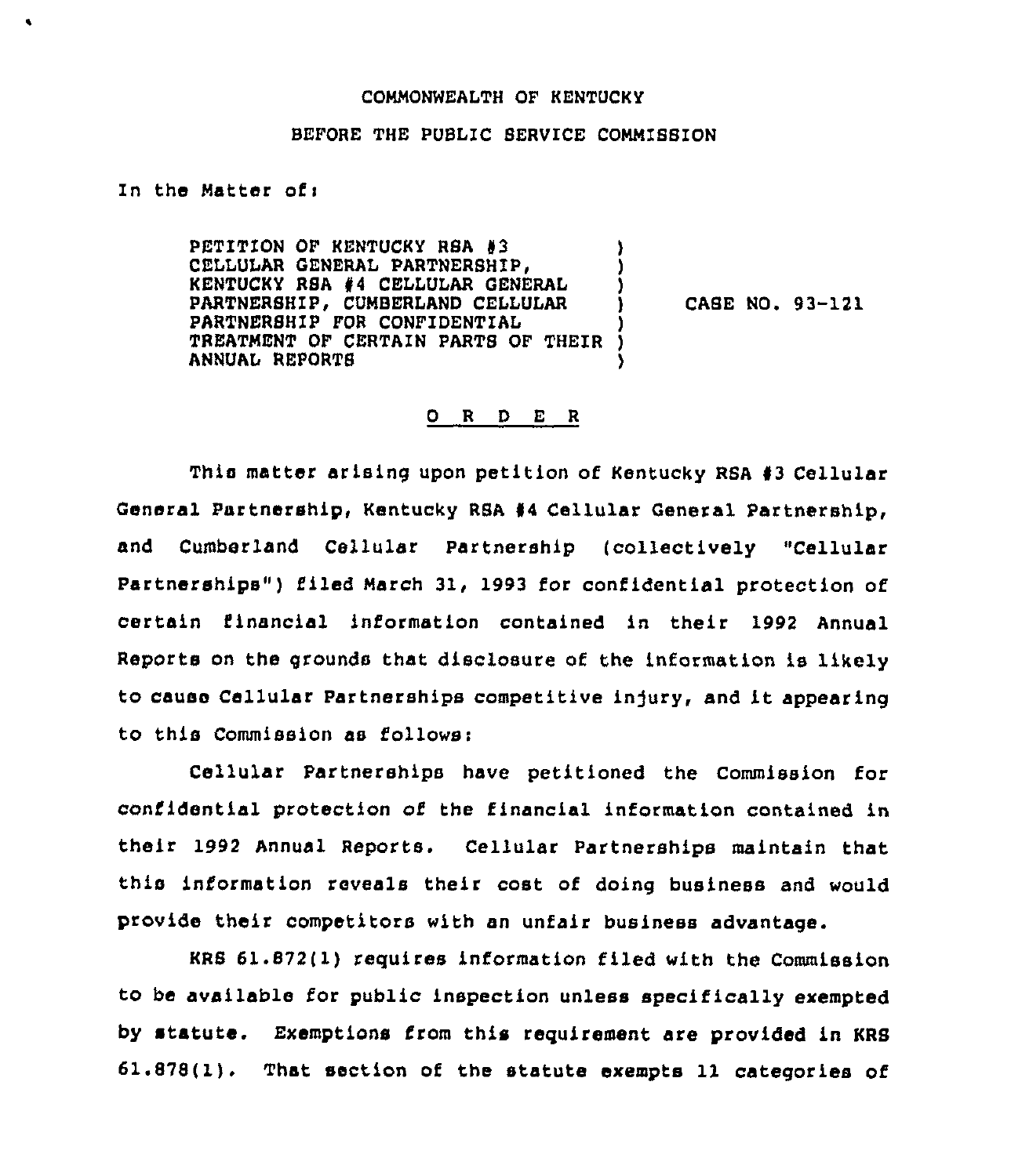information. One category exempted in subparagraph (c} of that section is commercial information confidentially disclosed to the Commission. To gualify for that exemption, it must be established that disclosure of the information is likely to cause substantial competitive harm to the party from whom the information was obtained. To satisfy this test, the party claiming confidentiality must demonstrate actual competition and a likelihood of substantial competitive injury if the information is disclosed. Competitive injury occurs when disclosure of the information gives competitors an unfair business advantage.

The information sought to be protected is presented by Cellular Partnerships in summary form and does not contain sufficient detail to have significant competitive value. Therefore, no competitive harm has been established and the petition for confidential protection should be denied.

This Commission being otherwise sufficiently advised,

IT IS ORDERED that:

 $\bullet$ 

1. The petition for confidential protection of certain financial information contained in their 1992 Annual Reports, which Cellular Partnerships have petitioned be withheld from public disclosure, be and is hereby denied.

2. The information sought to be protected from disclosure shall be held as confidential and proprietary for a period of 20 days from the date of this Order, at the expiration of which it shall be placed in the public record without further Order of the Commission.

 $-2-$